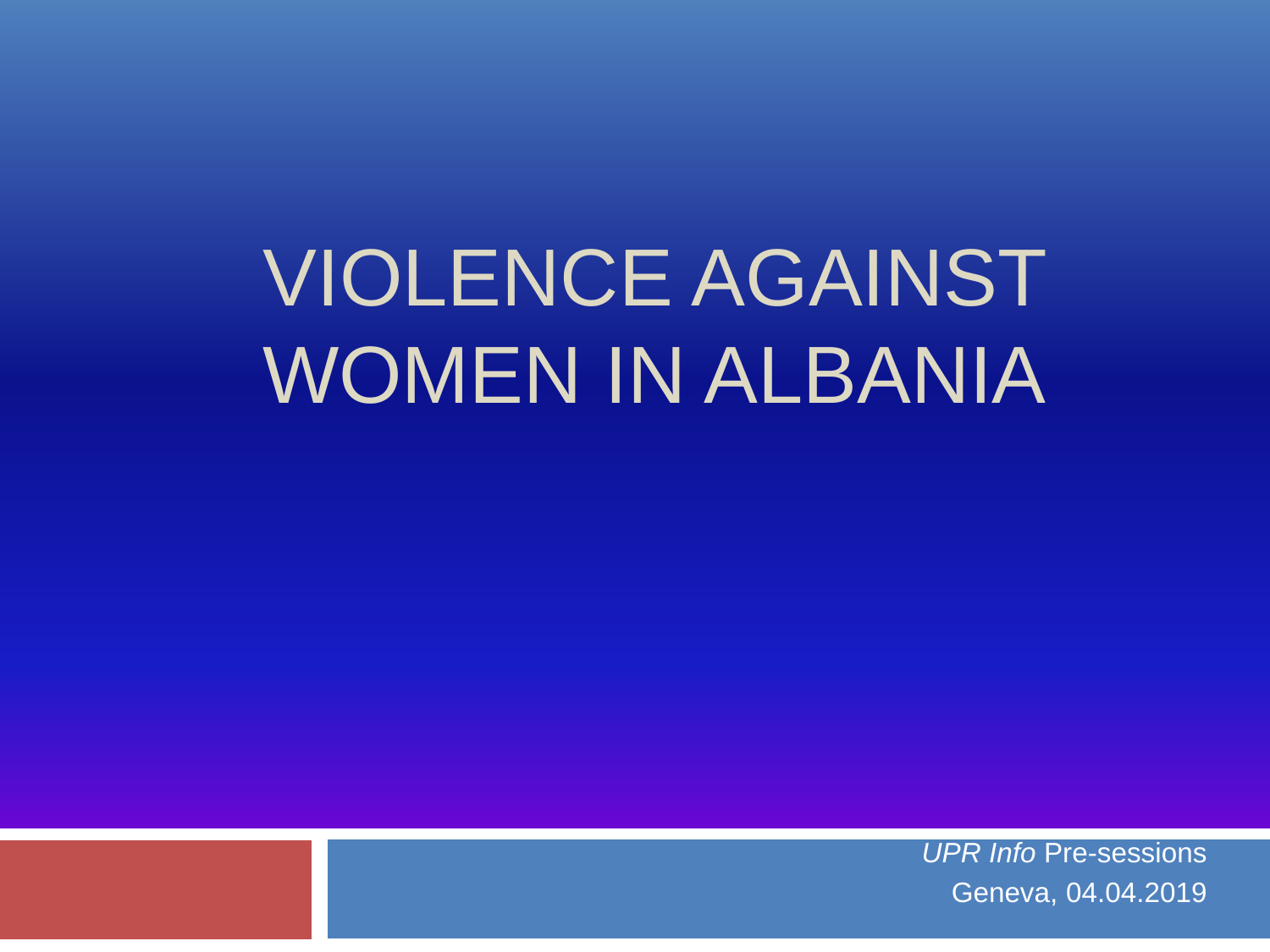## Situation in Albania

- ➢ **Taking action to effectively prevent and fight violence against women, particularly domestic violence.** *(104.44 –Algeria; 104.45-Slovakia; 104.46- Turkey; 104.55-France);*
- ➢ Reform of the legislation against domestic violence, based on the international standards;
- ➢ New legislation for regulating free legal aid and access to justice;
- ➢ New mechanisms against domestic violence, ex. Police Protection Order;
- ➢ Need: Strengthen state bodies against domestic violence and their efficiency, especially in local government.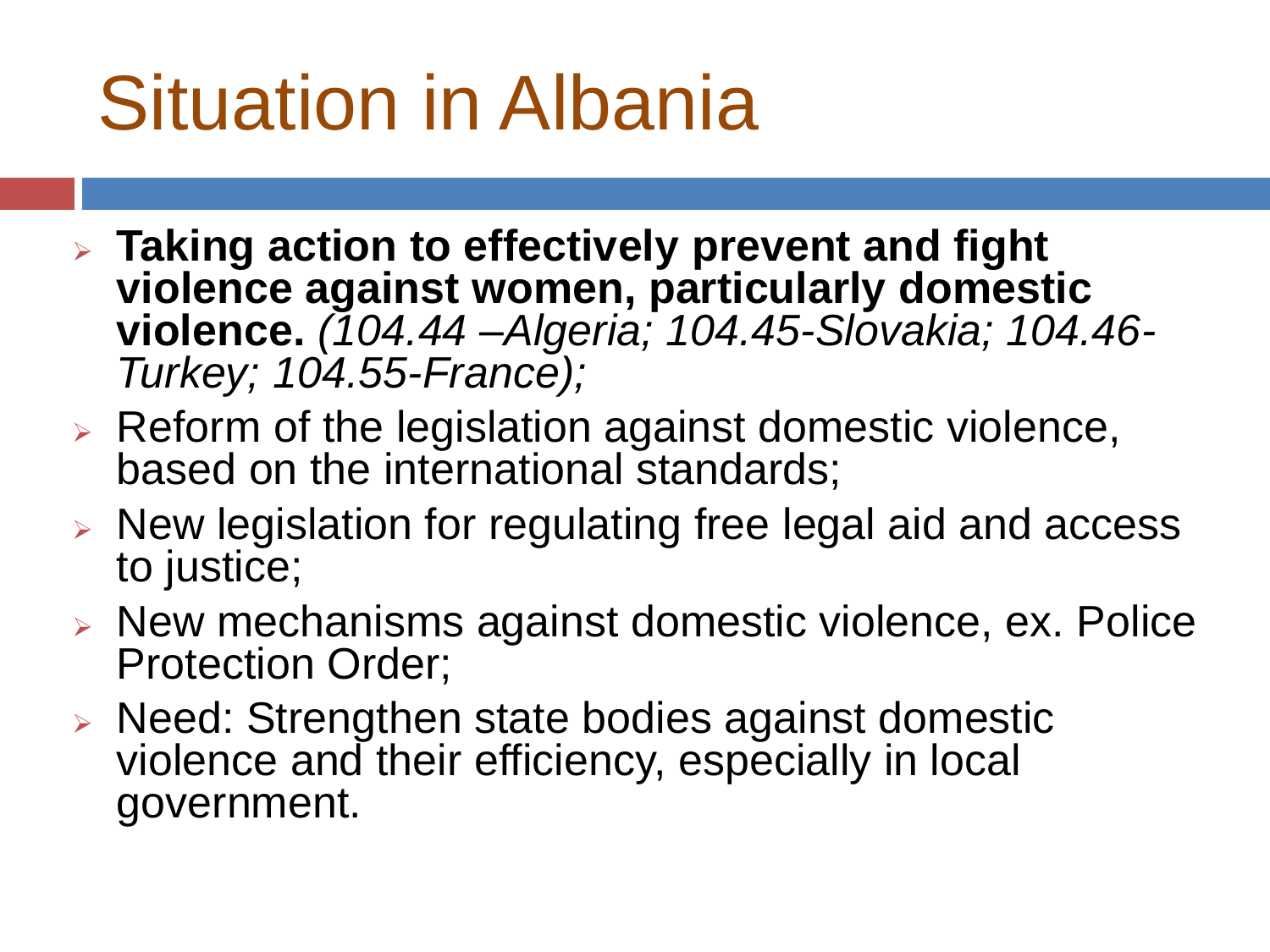### Recommendations

- $\triangleright$  Establishing the referral mechanism against domestic violence in all municipalities of the country;
- ➢ Drafting a framework law on preventing and combating violence against women;
- ➢ Setting up mechanisms in order to implement the new law on legal aid and the amendments of domestic violence law;
- ➢ Setting up mechanisms in order enforce court decisions on protection orders and compensation of victims of gender based violence.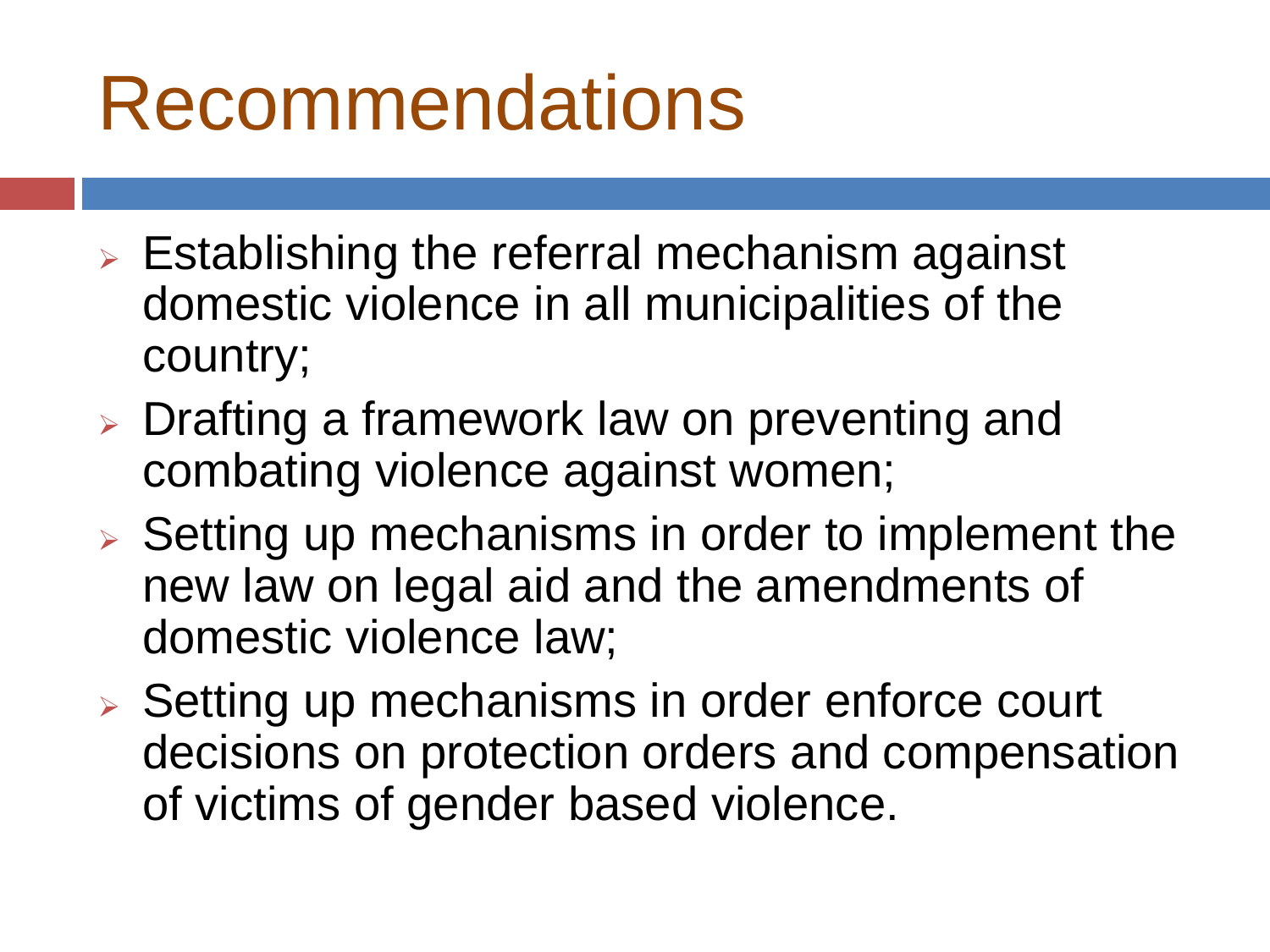## Situation in Albania

- ➢ **Addressing the factors, which may still prevent women from filing complaints regarding episodes of violence;** *(104.47-Italy);*
- ➢ Raise awareness of women, in denouncing domestic violence in collaboration with CSO-s;
- ➢ Assisting domestic violence cases in local referral mechanisms (partially completed)
- ➢ Need: More support for the institutions dealing with domestic violence cases;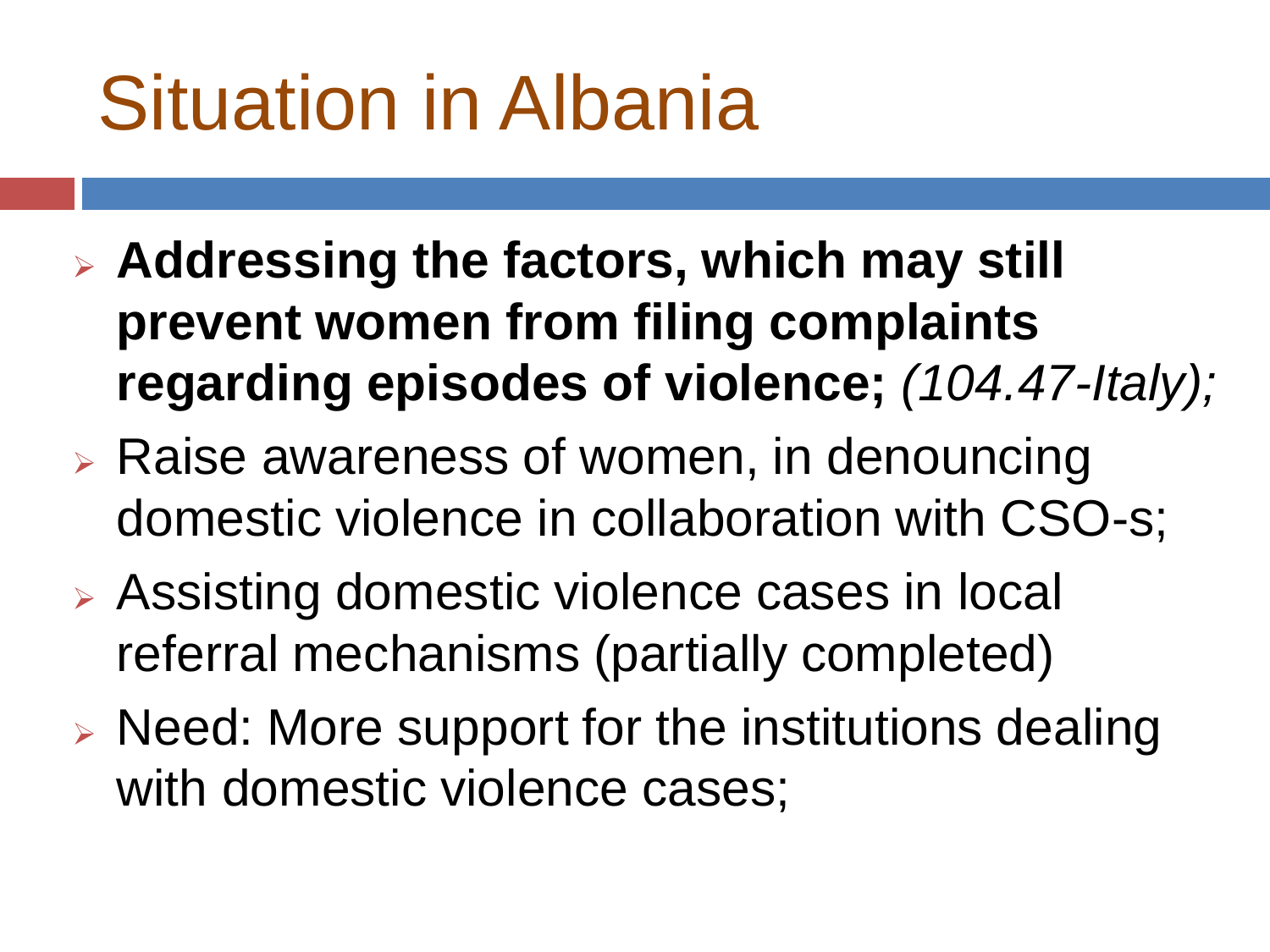#### Recommendations

- $\triangleright$  Improving the cooperation among the institutions that are part of referral mechanisms, for a better assistance to the victims;
- ➢ Approving the draft Parliamentary strategy in public education and implementing it especially in rural areas;
- ➢ Increasing the collaboration with civil society for public awareness.
- ➢ Implementing the Judicial Reform in order to increase the reliability of the justice system;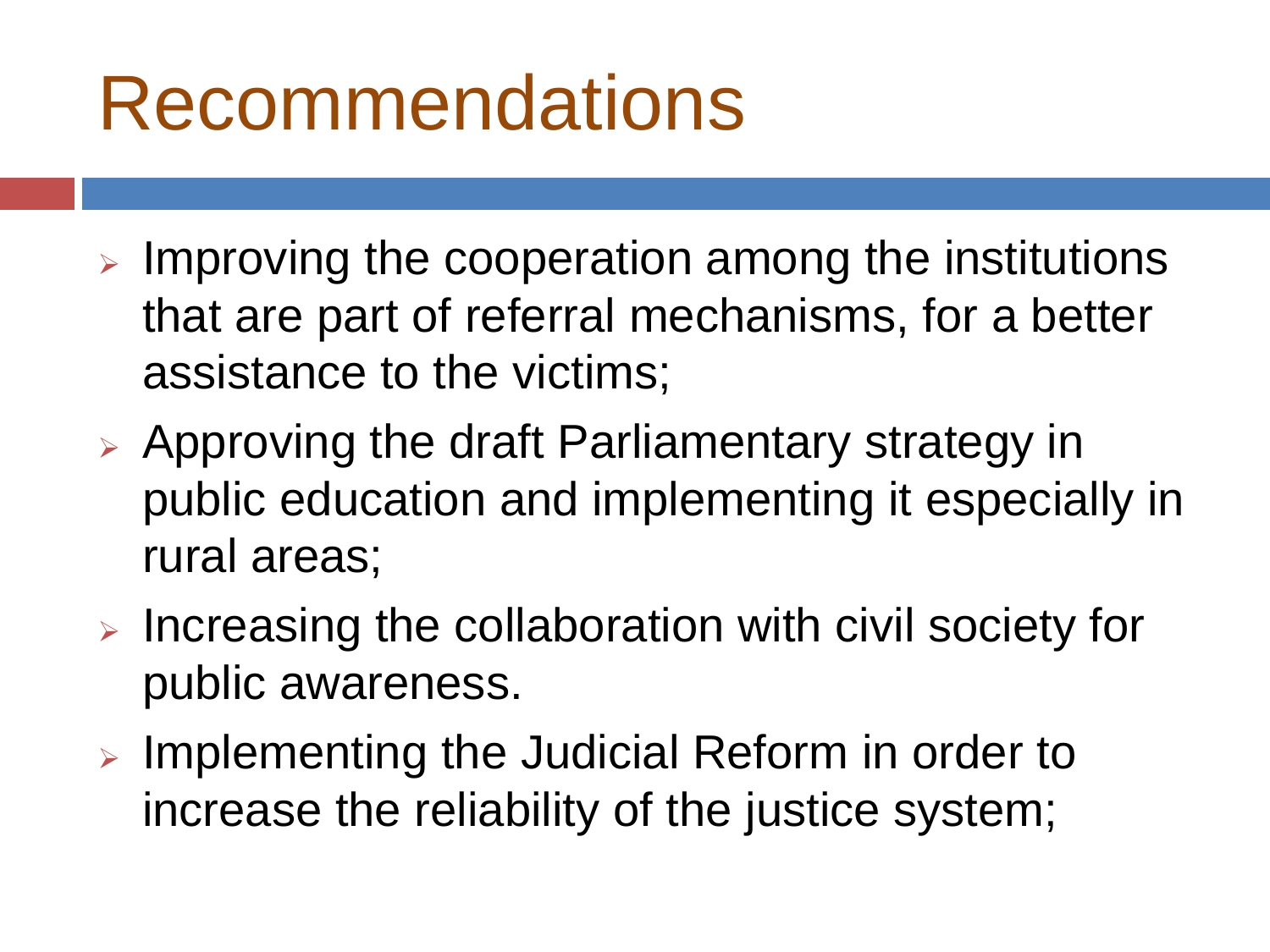## Situation in Albania

- ➢ **Raising public awareness of domestic violence as a criminal offence** *(105.22-Czech Republic);*
- $\triangleright$  The curricula was improved at the university level;
- ➢ The issues were included in awareness campaigns, organized in collaboration with civil society organisations;
- ➢ Need: Monitoring the situation and using media as a tool for information.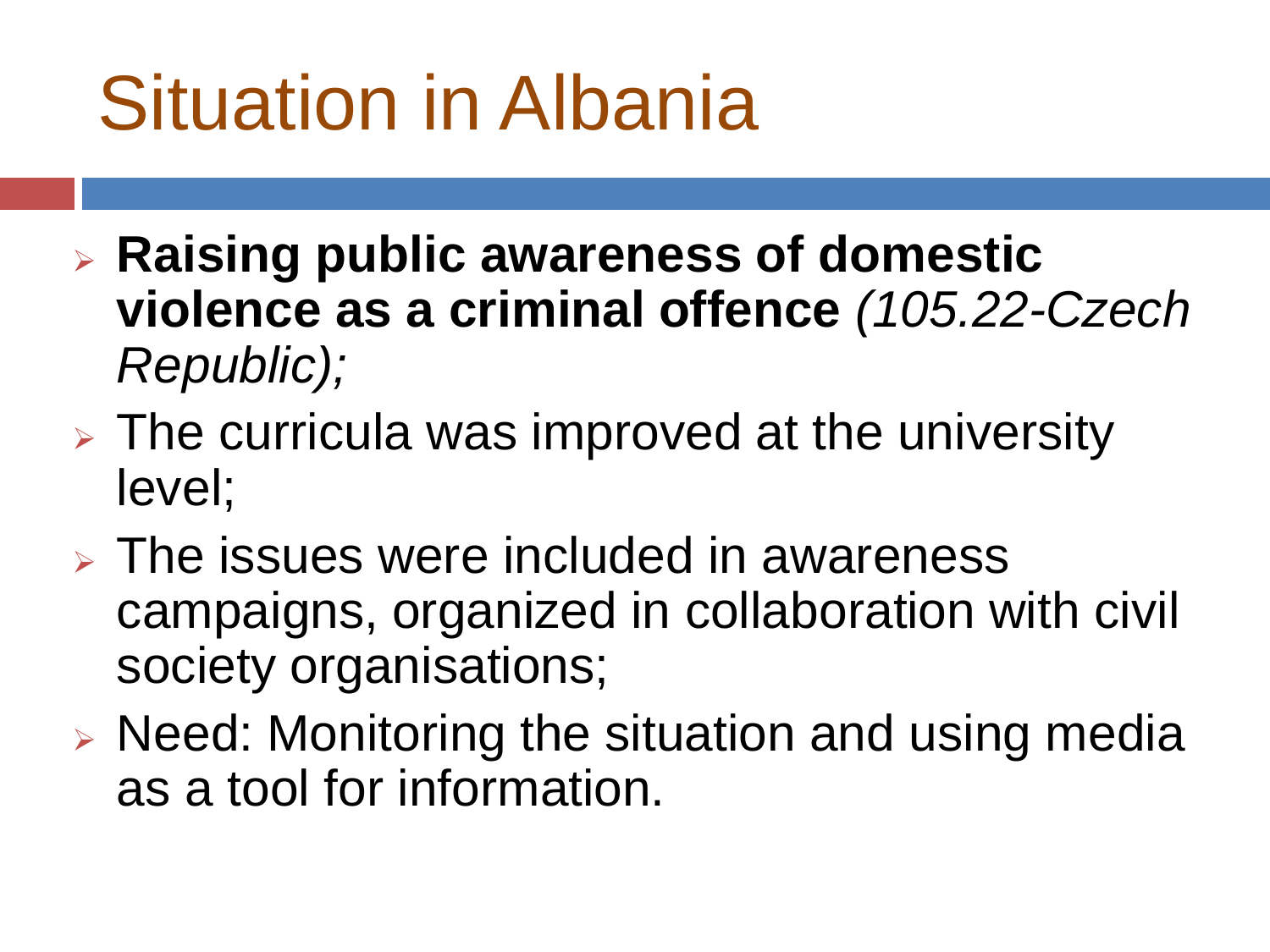### **Recommendations**

- ➢ Establishing an action plan for monitoring of preuniversity curricula, in order to improve it;
- $\triangleright$  Establishing an action plan for monitoring the punishment rate situation and the information of citizens;
- ➢ Approving the existing draft Parliamentary strategy in public education and implementing it;
- ➢ Increasing the collaboration between Albanian Institutions and CSO's for awareness campaigns;